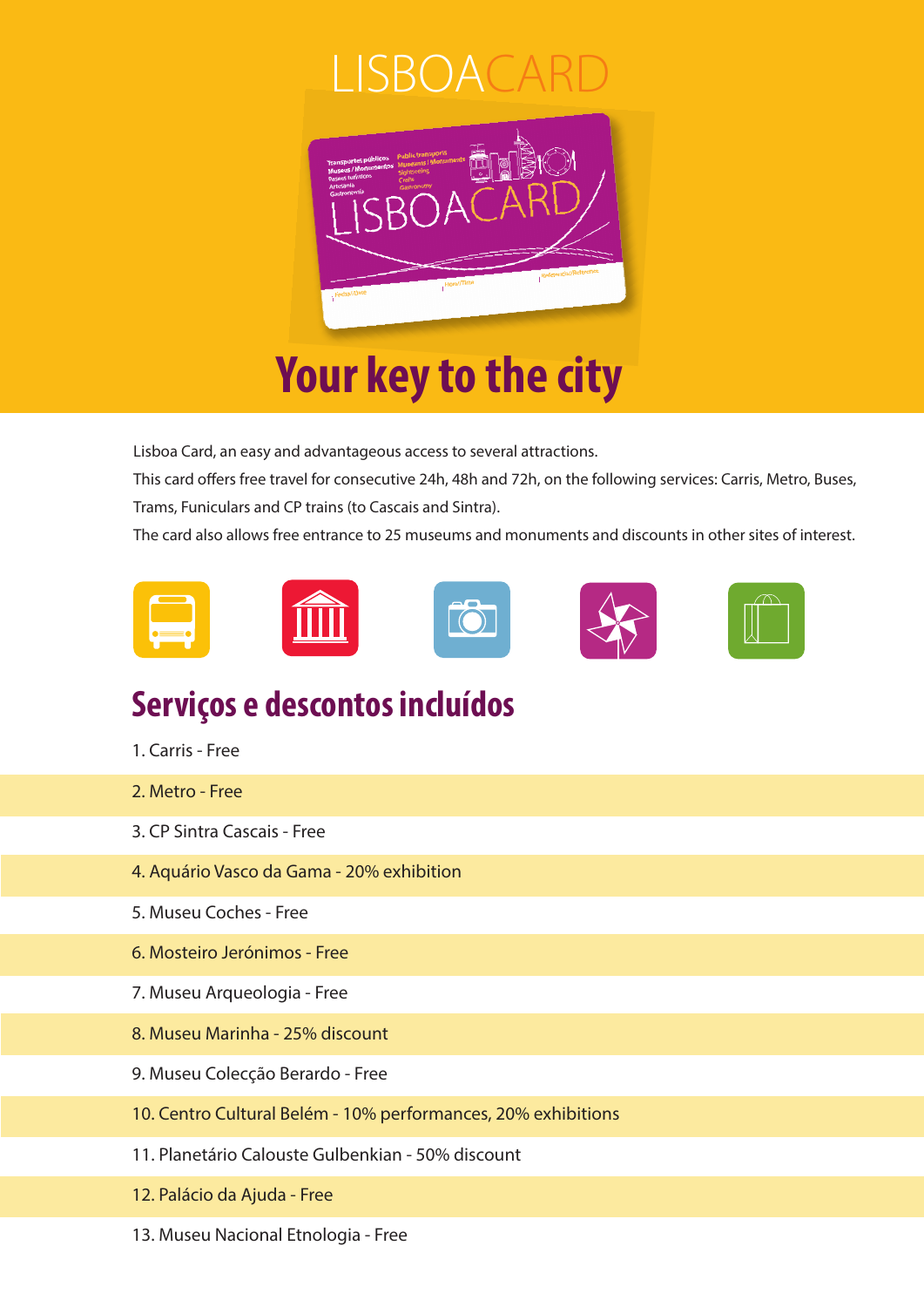### LISBOACARD

| 14. Torre de Belém - Free                                   |
|-------------------------------------------------------------|
| 15. Museu EDP - Free                                        |
| 16. Padrão Descobrimentos - 30% discount                    |
| 17. Museu do Oriente - 20% discount                         |
| 18. Museu Nacional Arte Antiga - Free                       |
| 19. Museu da Marioneta - 30% discount                       |
| 20. Museu da Carris - 30% discount                          |
| 21. Museu de Macau - 50% discount                           |
| 22. Museu das Comunicações - 50% discount                   |
| 23. Museu do Chiado - Free                                  |
| 24. Fabrica de Faianças e Azulejos Sant' Anna - 5% discount |
| 25. São Luiz Teatro Municipal - 20% discount                |
| 26. Museu da Farmácia - 20% discount                        |
| 27. Museu Arqueológico Carmo - 20% discount                 |
| 28. Museu de S. Roque - 40% discount                        |
| 29. Lisboa Story Centre - 20% discount                      |
| 30. Lisbon Shop - 10% discount                              |
| 31. ViniPortugal - 25% discount Enocard                     |
| 32. Fundação José Saramago - -1 €                           |
| 33. Museu Antoniano - Free                                  |
| 34. Museu Teatro Romano - Free                              |
| 35. Castelo S. Jorge - 20% discount                         |
| 36. Museu Artes Decorativas - 20% discount                  |
| 37. Museu do Fado - 30% discount                            |
| 38. Panteão Nacional - Free                                 |
| 39. Museu Nacional do Azulejo - Free                        |
| 40. Museu da Água - 50% discount                            |

41. Pavilhão do Conhecimento - 20% discount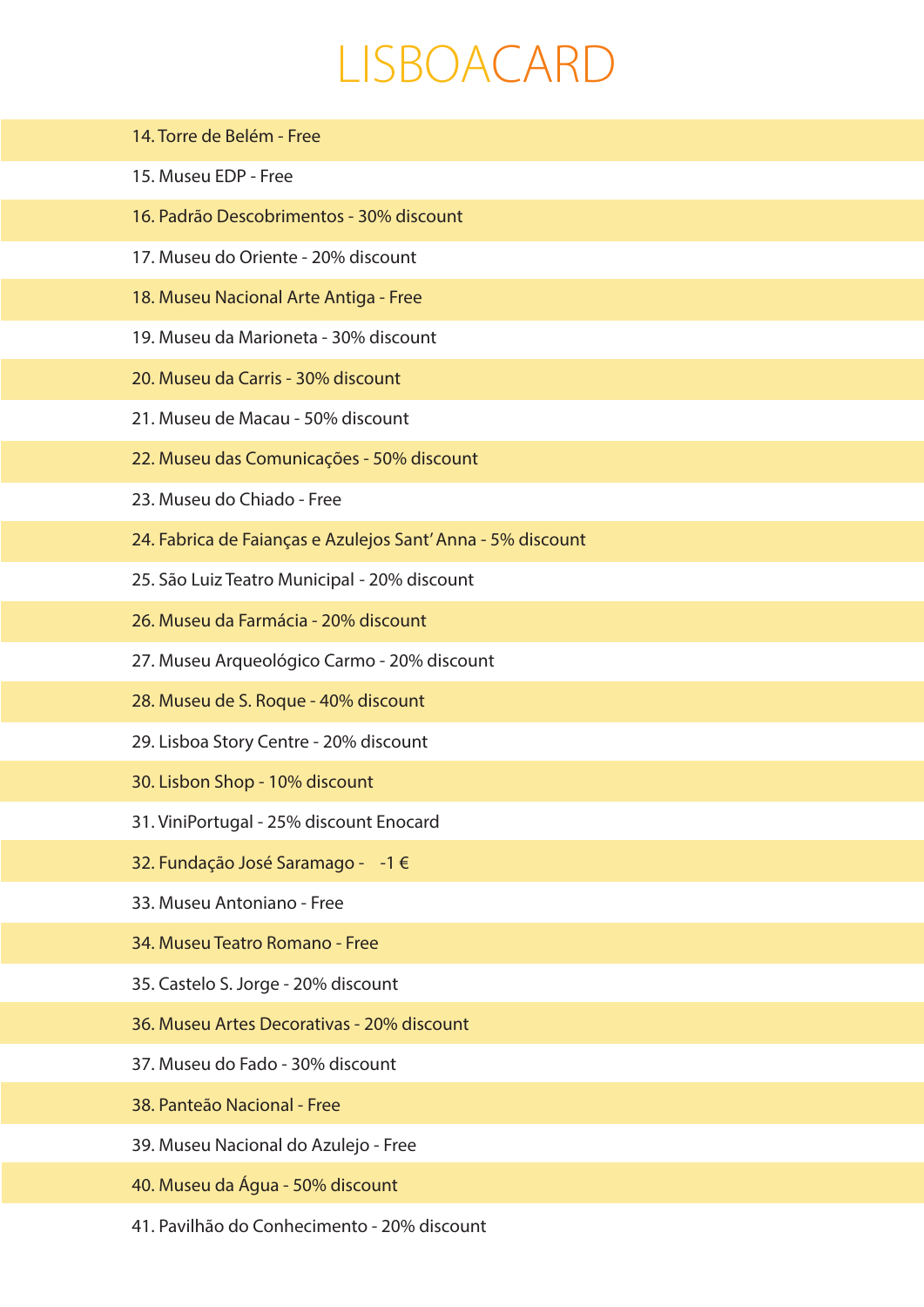## LISBOACARD

- 42. Oceanário 15% discount
- 43. Museu Nacional do Teatro Free
- 44. Museu Nacional Traje Free
- 45. Museu da Cidade Free
- 46. Museu Bordalo Pinheiro Free
- 47. Casa Museu Anastácio Gonçalves Free
- 48. Museu Calouste Gulbenkian 20% discount
- 49. Centro Arte Moderna 20% discount
- 50. Jardim Zoológico 15% discount
- 51. Culturgest 10% discount
- 52. Museu da Música Free
- 53. Fundação Arpad Szénes- Vieira da Silva 50% discount
- 54. Museu da Ciência 50% discount
- 55. Fundação Medeiros e Almeida 40% discount
- 56. Estufa Fria Free
- 57. Casa Fernando Pessoa 40% discount
- 58. Amoreiras Shopping 10 €
- 59. Museu do Ar Free
- 60. Palácio da Pena/Parque da Pena 10% discount
- 61. Palácio Nacional da Vila (Sintra) 10% discount
- 62. Parques Monte da Lua 15% discount
- 63. Palácio de Queluz 15% discount
- 64. Quinta Regaleira 20% discount
- 65. Palácio de Mafra Free
- 66. Mosteiro Alcobaça Free
- 67. Mosteiro Batalha Free
- 68. Convento de Cristo em Tomar Free
- 69. Free Port 10% discount